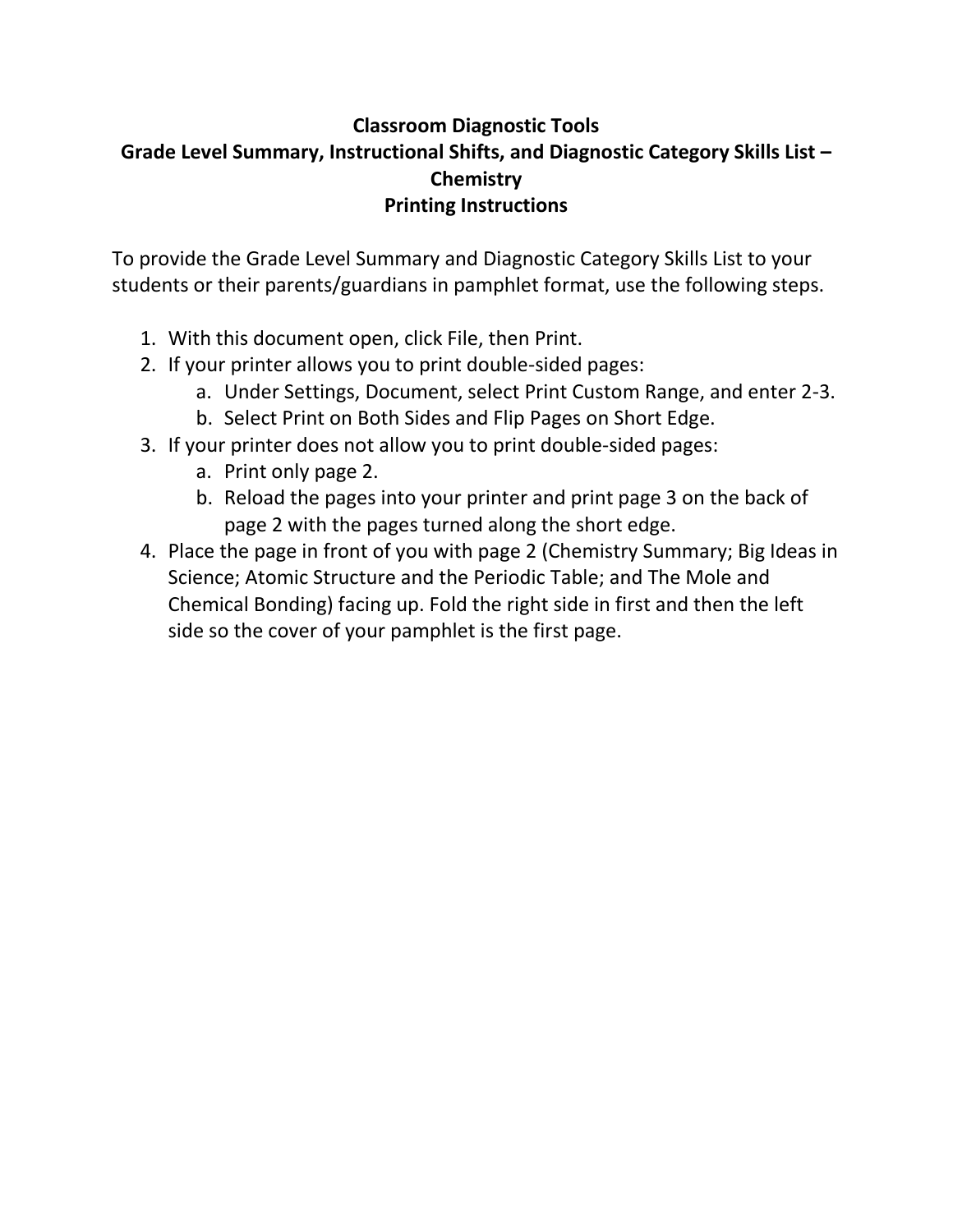#### **Chemistry Summary**

In Chemistry, instructional time should focus on five unifying themes: (1) approaching science as a reliable and tentative way of knowing and explaining the natural world; (2) weighing evidence and use scientific approaches to ask questions, investigate, and make informed decisions; (3) making and use observations to analyze relationships and patterns in order to explain phenomena, develop models, and make predictions; (4) evaluating systems, in order to connect how form determines function and how any change to one component affects the entire system; (5) explaining how the natural and designed worlds are interrelated and the application of scientific knowledge and technology can have beneficial, detrimental, or unintended consequences.

#### **Big Ideas in Science**

- 1. Develop and use system models.
- 2. Observe patterns to guide organization and classification and prompt questions which lead to investigations.
- 3. Investigate flow of energy and matter into, out of, and within systems.
- 4. Evaluate structures of living things and objects as they relate to their properties and functions.
- 5. Investigate cause and effect relationships to make predictions and explain events.
- 6. Design models to explore stability and change in systems.

## **Atomic Structure and the Periodic Table**

- Describe the evolution of the atomic theory; the evolution includes models by John Dalton, J.J. Thomson, Ernest Rutherford, and Niels Bohr.
- Differentiate between the mass number of an isotope and the average atomic mass of an element; the mass number of an isotope is determined by the addition of the number of protons and neutrons within the nucleus of each isotope; the average atomic mass is the product of the relative abundance of an isotope and its atomic mass.
- Predict and describe the characteristics and behavior of an atom or ion based on its location on the periodic table and known trends; characteristics include metallic or nonmetallic nature which influence its conductivity, number of valence electrons and ion formation, which influence its ability to bond with other atoms.
- Explain how the periodic trends and the properties of atoms allow for the prediction of physical and chemical properties; periodic trends include electron affinity, ionization energy, atomic radius; physical properties include boiling point, melting point and density and chemical properties include reactivity and flammability.

#### **The Mole and Chemical Bonding**

- Use the concept of a mole to determine the mass of atoms, ions, and compounds; the mole is determined by dividing the quantity of substance by its atomic mass.
- Use the concept of a mole to investigate the composition of matter; composition can include determining the number of particles of a substance using Avogadro's number  $(6.02 \times 10^{23} \text{ units})$ .
- Describe and classify chemical bonds and use illustrations to predict a molecule's polarity; chemical bonds can be classified as ionic, covalent or metallic and are determined by the action of the valence electrons when joining two elements.
- Use different types of models to represent and predict chemical bonding in simple compounds; models include atomic diagrams that indicate the number of valence electrons and their attraction to valence electrons in other atoms.